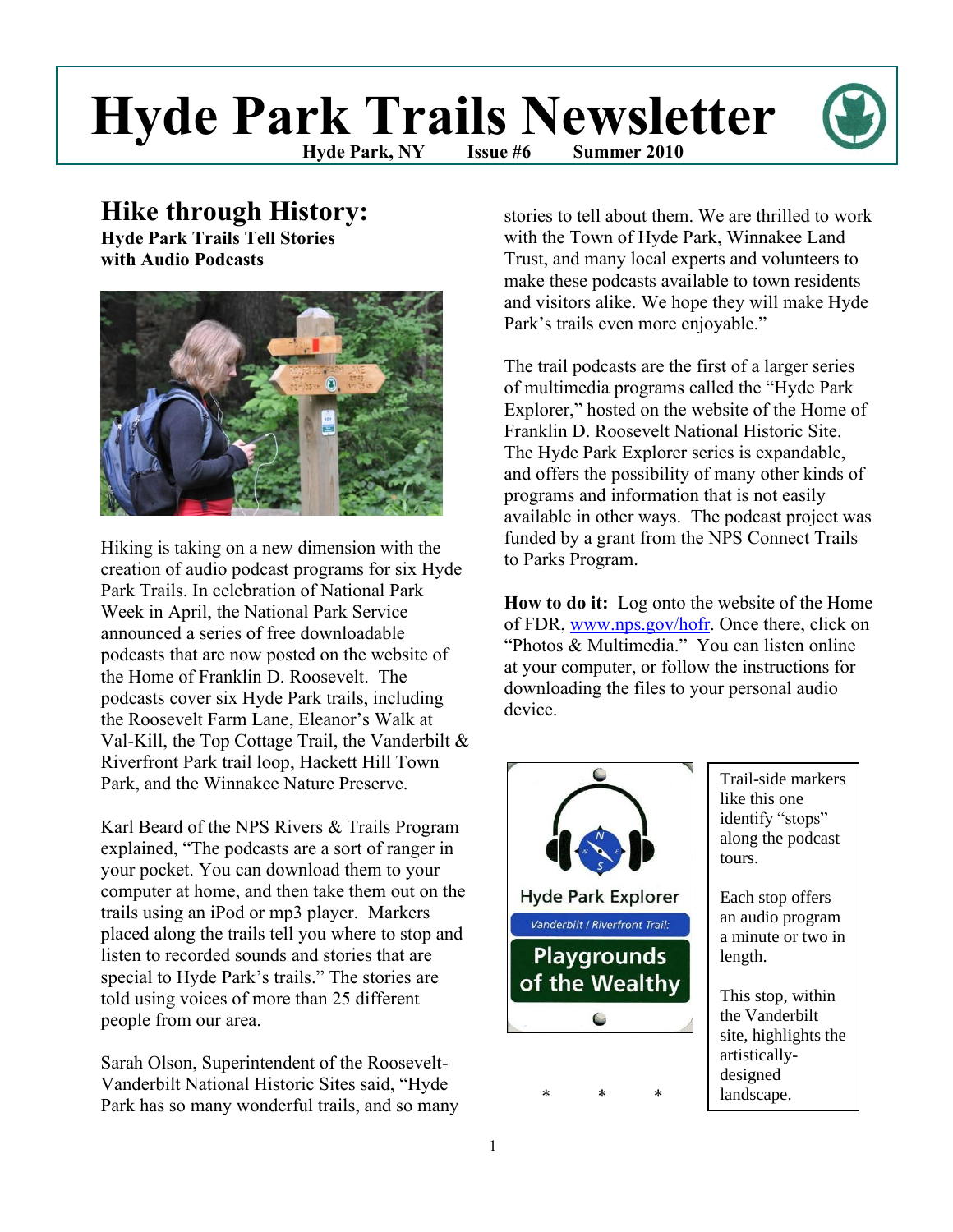## **Remembering Hyde Park Trails Volunteer Seth Lyon**

Hyde Park Trails lost a great friend in March. Trail volunteer Seth Lyon died in a severe winter storm March 14, while on a winter backpacking trip in the Catskills High Peaks.

Seth became an active member of the Hyde Park Trail committee in early 2008. He was one of our very first official volunteer trail maintainers, signing-up in March of that year. Seth's formally adopted trails were a section of the Hyde Park Trail, the trunk-line trail which unites all of the NPS sites, and also the FDR Forest Loop Trail. Since the trails he maintained are on federal land within the Franklin D. Roosevelt National Historic Site, he was enlisted under the National Park Service Volunteers In Parks or "VIP" program.

Once on-board with Hyde Park Trails, Seth quickly expanded his volunteer work to other activities. He became the writer/ editor of the Hyde Park Trails newsletter, led hikes, and was active in maintenance work wherever work was needed, including Winnakee Nature Preserve, Eleanor Roosevelt's Val-Kill and Top Cottage.

Seth spent as much time as possible in the woods and mountains and on trails. As a youth, he earned the highest rank in Boy Scouting, Eagle Scout. He was an active and incessant hiker.



Throughout his lifetime, Seth hiked parts of the Appalachian Trail, Catskills and Adirondack Mountains as well as the Blue Hills in Massachusetts. Later, as an active member of the RPH Cabin Volunteers Club, Seth became a trail builder and maintainer on the Appalachian Trail, and also served as the club Secretary. Most recently, he led a course on hiking and outdoor skills at Dutchess Community College.

All who worked and hiked with Seth were impressed by his knowledge of trails, hiking and natural history. He seems to have walked all of our trails, since he submitted detailed notes and suggestions for trail maintenance needs throughout the Hyde Park Trails system.

As part of the Hyde Park Trails Committee, Seth also provided input into the Town of Hyde Park's Trails Master Plan, based on his detailed knowledge of the landscape. He helped us think about ways to extend the benefits of trails to more people. In many ways, his influence and inspiration continue to be with us.

#### **Donations in memory of Seth, in support of Hyde Park's trails can be made to:**

Winnakee Land Trust, P. O. Box 610, Rhinebeck, NY 12572 Be sure to note "Seth Lyon Trails Fund" in your check's memo line.

\* \* \*

#### **Seth Lyon Volunteer Trail Day at Winnakee Nature Preserve September 25**

Saturday, September 25, is National Public Lands Day, the nation's largest hands-on volunteer effort to improve the public lands we all enjoy. America's public lands, which make up 30 percent of the nation's land area - almost 700 million acres total - are experiencing the effects of climate change. Increased flooding, storms, droughts, wild fires and an influx of invasive species could alter the ecosystems within our nation's parks, forests, refuges and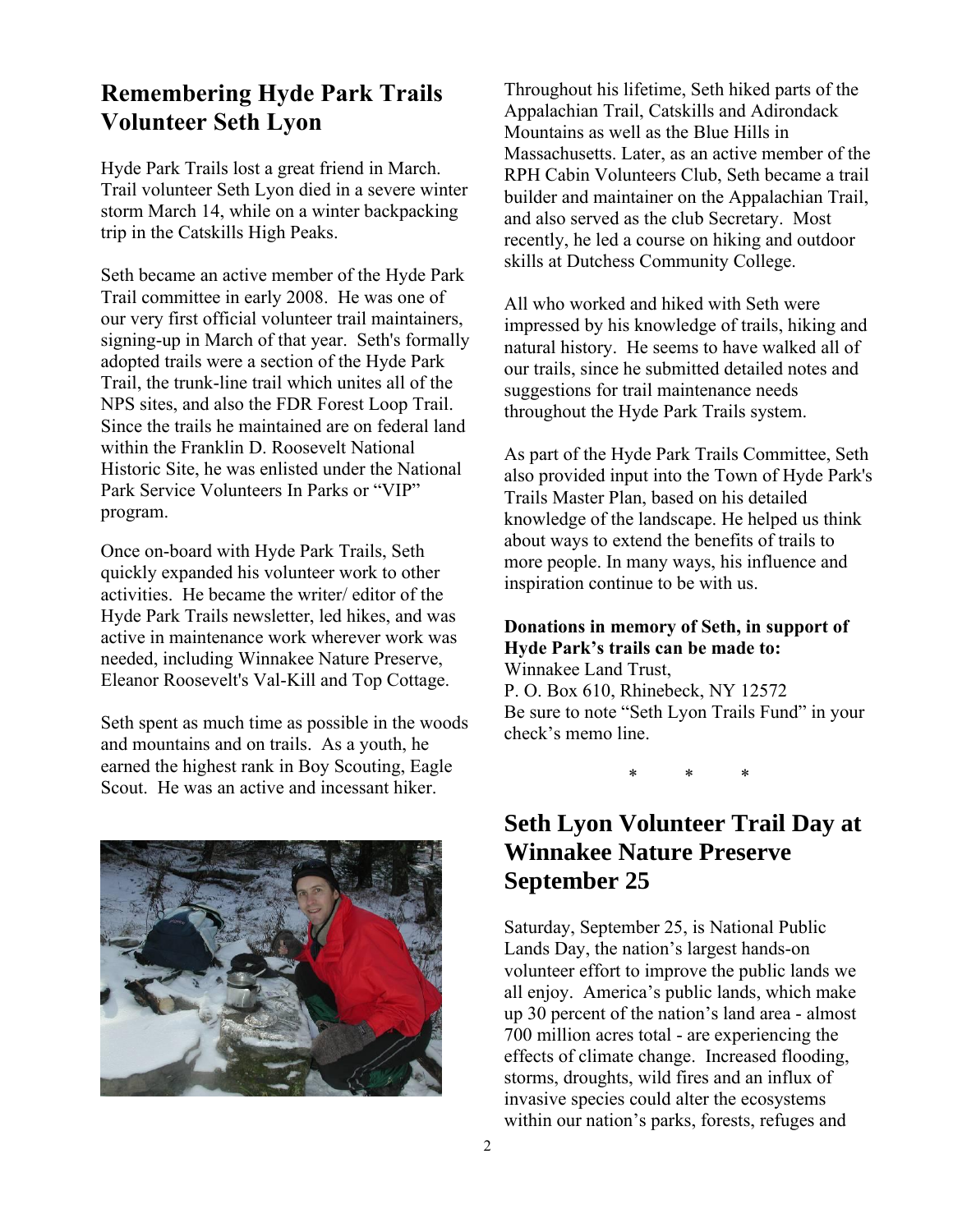shorelines. Changes in climate could create new pressures on plant and animal communities, and in the absence of adaptation, lead to a loss of these irreplaceable natural resources. Public Lands Day is our chance to lend a hand.

At 10:00 a.m. Saturday September 25, the Hyde Park Trail Committee invites trail volunteers and supporters to gather at the Winnakee Nature Preserve's Van Dam Road trailhead of for a tree planting ceremony in honor of the late Seth Lyon, one of our dedicated trail volunteers.

After the tree planting, we will also work on some trail improvement projects at the Winnakee Nature Preserve, that Seth had earmarked for our "to do" list. Please join us and volunteer on this day. Please also bring a dish or drink for the "Pot Luck" luncheon. Don't forget your work gloves, water bottle, hand tools and favorite tick repellant! See you there!

Parking is available behind Pete's Famous Café, off Rte. 9 and Van Dam Road.



## **Trail Patch Commemorates Hyde Park Mastodon**

Ten years ago, Hyde Park resident Larry Lozier hired an excavator to deepen his backyard pond on Haviland Road. A week later, when the excavator had finished, Larry and his wife Sheryl noticed what they thought was a log lying beside the pond. When they examined it more closely

they found it was an enormous bone (an upper forelimb) of what is now known as the Hyde Park Mastodon.

The Paleontological Research Institution in Ithaca, NY was notified and in the summer of 2000, staff from the institution and volunteers eventually retrieved a complete mastodon skeleton in the bottom of the pond.

The excavation lasted six weeks, with the help of hundreds of volunteers from Vassar College, Cornell University, Dartmouth College, Mount Holyoke University, SUNY New Paltz and the Boston Museum of Science, among others. Ninety-five percent of the bones were recovered, including both tusks, the skull and all major limb bones. The excavation was a community spectacle that received almost daily press coverage and drew a steady stream of visitors. It was also featured on national television, by the Discovery Channel.

The mastodon's new home, after 15,000 years in a swampy hole, is a nice dry building in Ithaca, New York. You can also see a full-size cast of it in the Children's Museum in Poughkeepsie.

\* \* \*

#### **Special One-time Offer: Earn All Five Years of Trail Patches at Once!**

It is hard to believe, but the Hyde Park Healthy Trails Walkabout is five years old. For those not familiar with the Walkabout, it is a project to promote healthy physical activity – walking on trails – while introducing you to great places throughout Hyde Park. Hike 5 trails, and you can earn a free patch. The Walkabout patches commemorate special things about Hyde Park.

If you missed out on any of the last five years of patches, here is how to collect them all:

1. Walk ALL ELEVEN trails listed on the Walkabout scorecard. The Walkabout year begins in April, so you have until April 2011.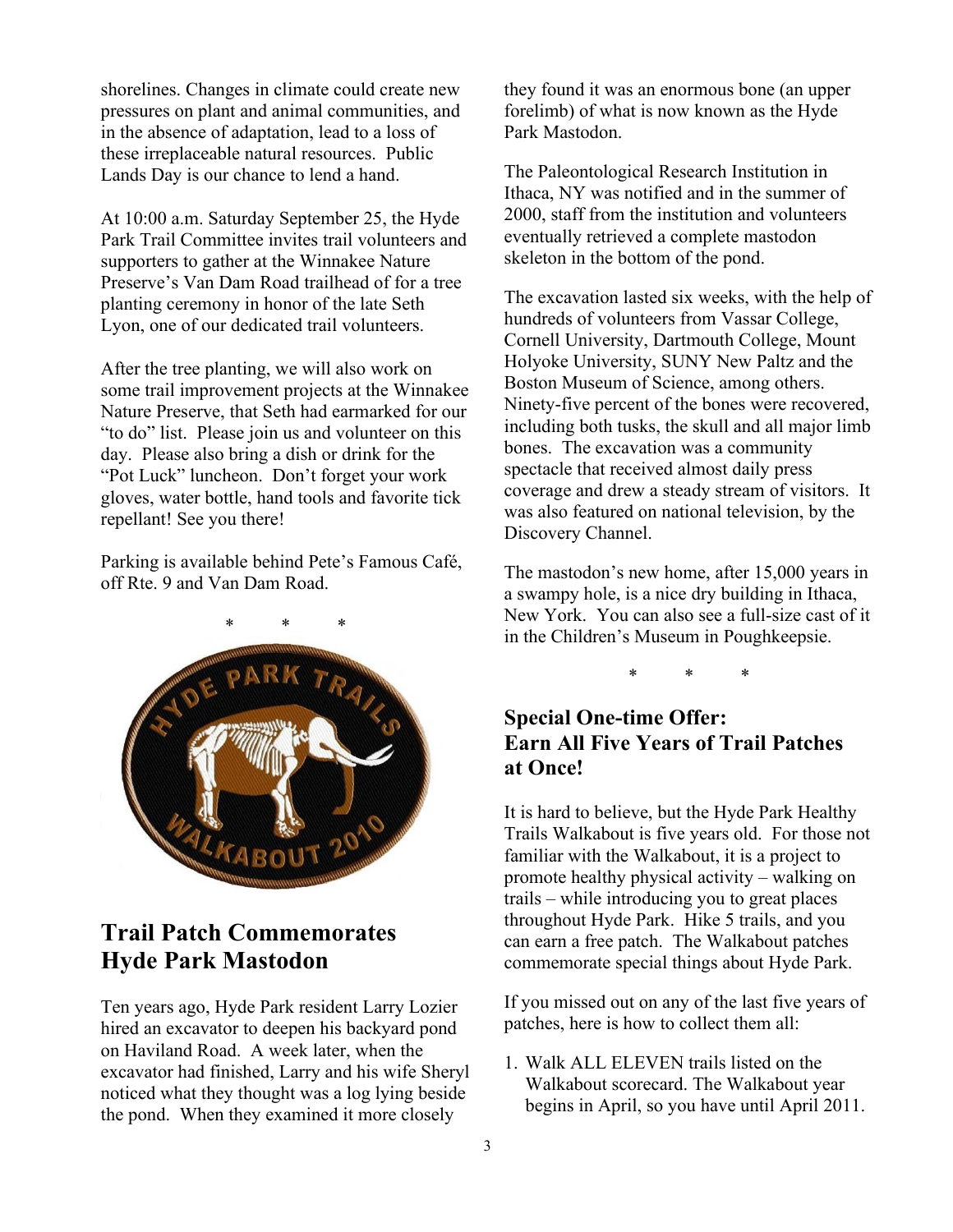But our supplies of patches are limited (about 100 sets), so don't put it off.

- 2. Turn in your completed scorecard at the Town Recreation office at Hackett Hill.
- 3. The cost is \$5.00 for all five patches from the years 2006 – 2010. The collected funds will help support Hyde Park's trails.

Pick up a Walkabout map/guide and scorecard at any trailhead, or download one from our website: *www.hydeparkny.us/recreation/trails*

See great places, get great exercise, and sew your collection of patches onto your favorite backpack! This offer includes this year's mastodon patch, along with the previous four:



See you on the trails!

#### \* \* \*

#### **Piano Concert Benefits Seth Lyon Trails Fund**

About 25 supporters attended a piano concert benefit for the Winnakee Land Trust Seth Lyon Trails Fund on Sunday, June 27th. Prior to the concert, a wine and cheese reception was hosted by Lois and Michael Skelly at their home in Hyde Park.

Featuring pianist Michael Skelly, accompanied by oboist Zoe Hilbert and soprano Emily Dake, strands of music by Claude Debussy, Francis Poulenc, Maurice Ravel, Aaron Copland, Ricky Ian Gordan and Franz Schubert filled the air.

Michael has been a member of the piano faculty at Columbia University since 1985. He has performed in many concert halls in New York City including Lincoln Center's Alice Tully Hall and Carnegie Hall's Weill Recital Hall. In his spare time, Michael can be found maintaining

the Top Cottage Trail, which connects Eleanor Roosevelt's Val-Kill with Franklin Roosevelt's Top Cottage.

Emily is a 2009 Vassar graduate while Zoe is a Columbia student who studies oboe at Julliard.

A successful event and great performances made for a very enjoyable afternoon. We are very grateful to the Skellys, the musicians, Winnakee Land Trust and all who attended for their wonderful support.

\* \* \*

# **New Trail Building**

On Saturday, May 22nd, volunteers began building a new section of the Hyde Park Trail south of Mills-Norrie State Park. Led by Scenic Hudson's Jill Sprance and Winnakee's Raphael Notin, seven very enthusiastic volunteers as well as staff from Scenic Hudson and Winnakee Land Trust put in some serious sweat equity to build about 150 feet of solid bench cut trail, craft some



attractive stone steps and clear vegetation. All who attended worked very hard and should be proud of the work accomplished.

This section of trail traverses Anderson Center and Scenic Hudson land, and is an important step toward connecting the Hyde Park Trail between Mills-Norrie State Park and the Vanderbilt National Historic Site. The actual trail construction is but the latest step in a long process of planning that included Winnakee Land Trust and The Town of Hyde Park securing trail easements on Scenic Hudson and the Anderson Center's parcels.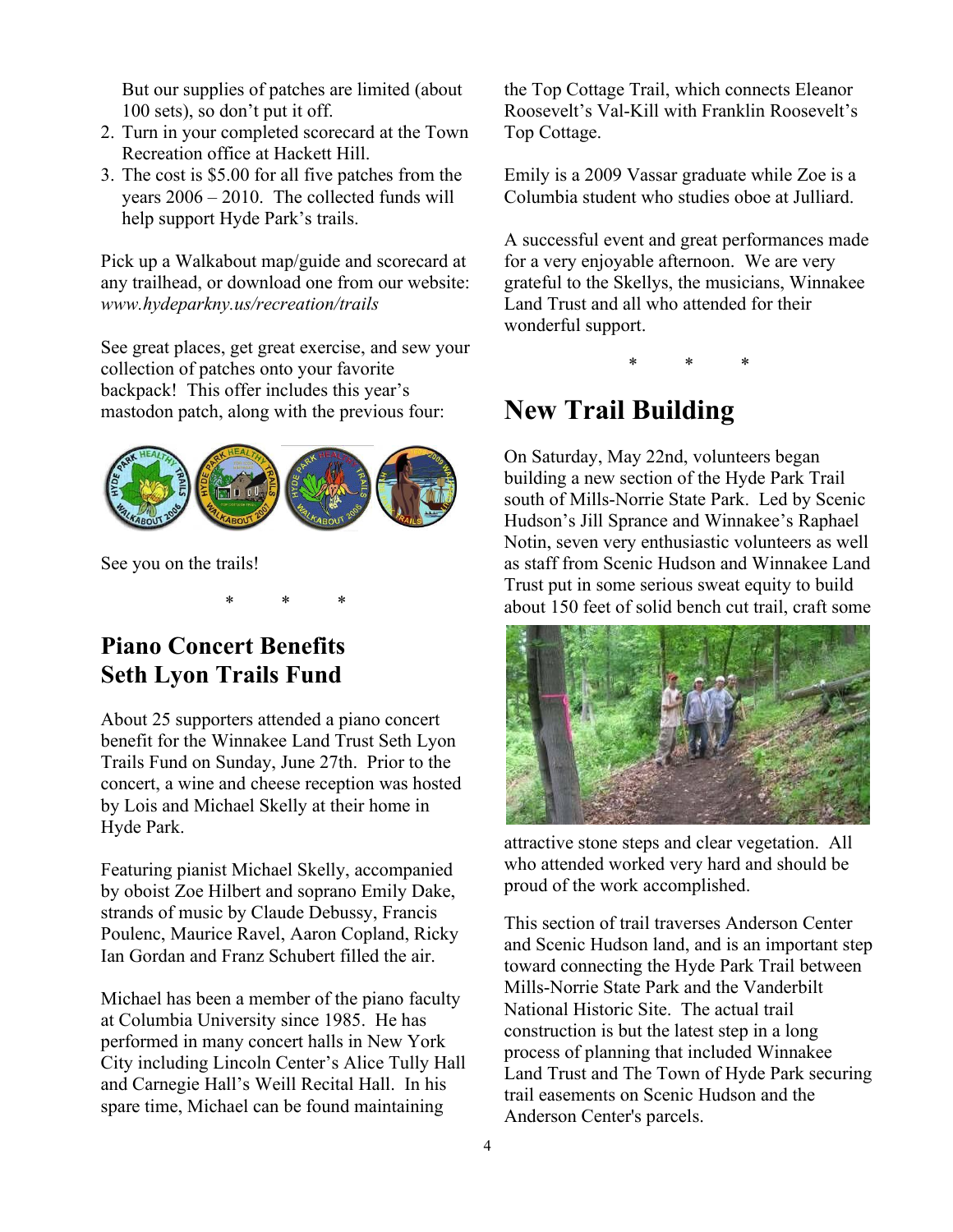**Want to Help?** Trail construction will continue throughout the season. Youth volunteers from Mill Street Loft's Project ABLE will also pitch in for two days of trail building in July. For upcoming dates, check the Scenic Hudson website: www.scenichudson.org, pull down "Things to do" and click on "Events." Or call Jill Sprance at 473-4440 x 251.

\* \* \*

#### **Summer/Fall Trail Events**

**Sunday, September 12, 2010 - Lions Club 2 nd Annual Roosevelt 5K Trail Run, Roosevelt Farm Lane Trail** 

8:00 a.m. at the Hyde Park Brewing Co. and Steakhouse, on Rte 9 For information and pre-registration, call 229-2120

#### **Saturday, September 25, 2010 (National Public Lands Day), Winnakee Nature Preserve**

10:00 a.m. Seth Lyon Trail Volunteer Work Day at Winnakee Nature Preserve – tree planting in memorial to Seth Lyon, and trails maintenance. Pot-luck lunch is planned. Bring a dish to share, your work gloves and hand tools. Call Winnakee Land Trust at 876-4213 for more information. Parking behind Pete's Famous Café, Rte 9

\* \* \*

# **Hyde Park Trails Wins National Achievement Award**

#### - Kathleen Davis

In early May, State Parks Grants Administrator Ron Rader called to inform me that the national Coalition for Recreational Trails makes awards for excellent projects funded by the Recreation Trails Program. Hyde Park Trails had received a Recreational Trails Grant in 2003, and he

thought that we would be a prime candidate. Nominations were due May 15. This didn't give me much time to submit a nomination.

I checked the nomination form online, and at first it looked pretty simple. I read back through the 2003 Grant Application to grab the project description. But when it came to listing additional accomplishments that had been generated by the grant project, the list of initiatives and accomplishments began growing. I called my trail mentor, Karl Beard for help. We backtracked through our records, and the list grew even more. We were amazed, and began to wonder if Ron Rader could be right about our chances.

Since 2003, 14 Eagle Scouts have completed projects on our trails. Dozens of BOCES students have helped build 5 kiosks and fabricate over 100 trail signs. An SCA Intern with the NPS Rivers & Trails Program worked with the Hyde Park Trail Committee for nine months, creating our first newsletter, enlisting volunteers to adopt trails, offering programs for school children during Spring break, and distributing the new trails brochure (10,000 copies were printed) to doctors' offices, schools, and scout groups.

The Dutchess County Health Department helped us develop the "Healthy Trails Walkabout" initiative, offering a free annual patch for those who complete five trails each year, and increasing our outreach to schools and scout groups. At least 200 people have completed the Walkabout in each of the last 5 years.

All this must have struck the Coalition for Recreational Trails in a good way. They granted us an award under the category of "Youth Conservation/ Service Corps."

In fact, the Recreation Trails Program grant we received was a huge catalyst. The Hyde Park Heritage Greenway Trail is a unique and collaborative effort by the Town of Hyde Park, National Park Service, Scenic Hudson Land Trust, Winnakee Land Trust, two County Departments and several interested individuals.